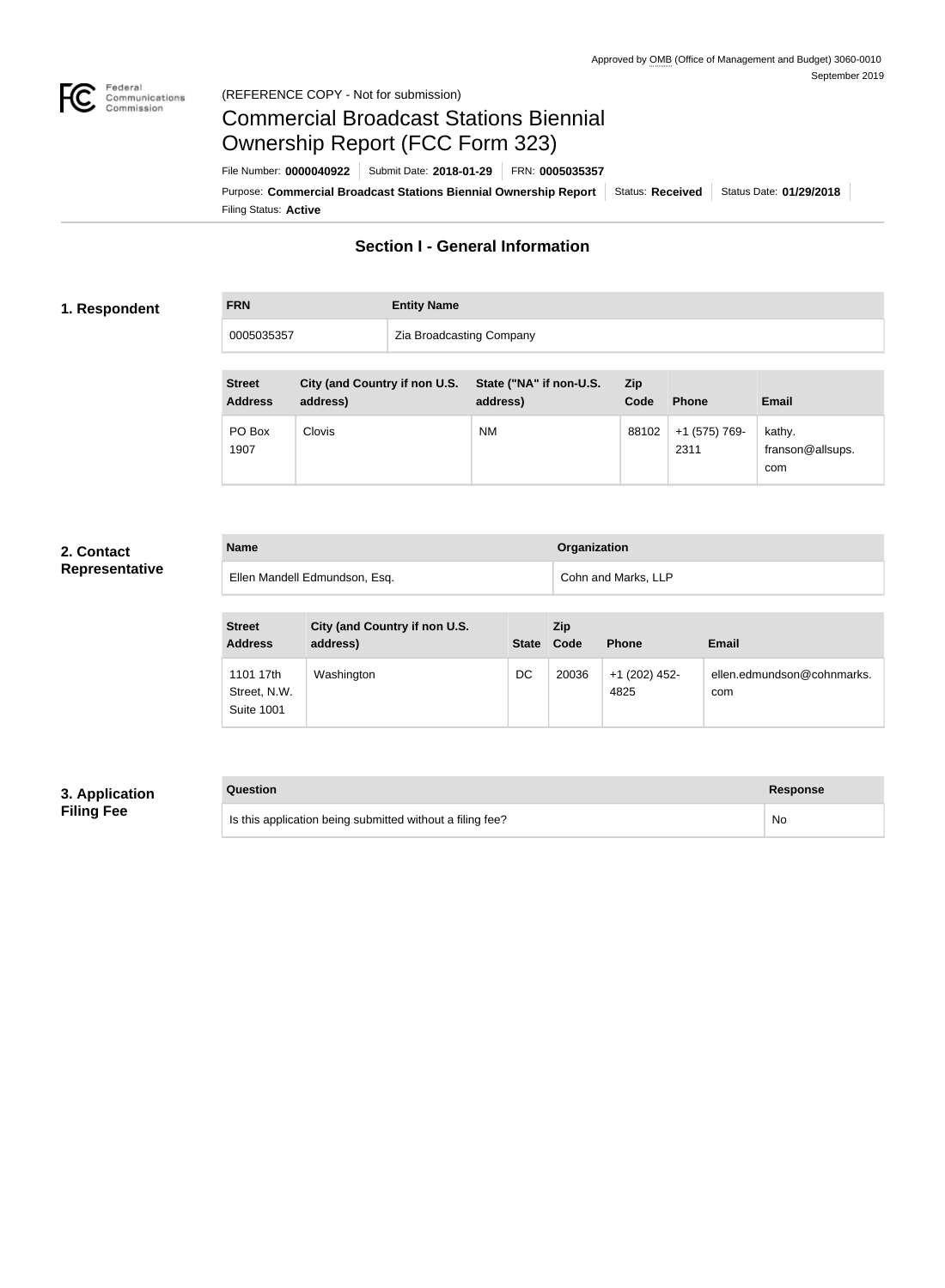| <b>Fees</b> | <b>Application Type</b> | <b>Form Number</b> | <b>Fee Code</b> | Quantity | <b>Fee Amount</b> | <b>Subtotal</b> |
|-------------|-------------------------|--------------------|-----------------|----------|-------------------|-----------------|
|             | Biennial                | Form 323           | <b>MAR</b>      | 8        | 85                | \$560.00        |
|             |                         |                    |                 |          | Total             | \$560.00        |

## **4. Nature of Respondent**

| (a) Provide the following information about the Respondent: |                        |
|-------------------------------------------------------------|------------------------|
| <b>Relationship to stations/permits</b>                     | Licensee               |
| <b>Nature of Respondent</b>                                 | For-profit corporation |

**(b) Provide the following information about this report:**

| <b>Purpose</b> | Biennial                                                                                                                                                                               |
|----------------|----------------------------------------------------------------------------------------------------------------------------------------------------------------------------------------|
| "As of" date   | 10/01/2017                                                                                                                                                                             |
|                | When filing a biennial ownership report or validating<br>and resubmitting a prior biennial ownership report, this<br>date must be Oct. 1 of the year in which this report is<br>filed. |

#### **5. Licensee(s) and Station(s)**

#### **Respondent is filing this report to cover the following Licensee(s) and station(s):**

| <b>Licensee/Permittee Name</b> | <b>FRN</b> |
|--------------------------------|------------|
| Zia Broadcasting Company       | 0005035357 |

| Fac. ID No. | <b>Call Sign</b> | <b>City</b>    | <b>State</b> | <b>Service</b> |
|-------------|------------------|----------------|--------------|----------------|
| 14748       | <b>KWKA</b>      | <b>CLOVIS</b>  | <b>NM</b>    | AM             |
| 14749       | KTQM-FM          | <b>CLOVIS</b>  | <b>NM</b>    | <b>FM</b>      |
| 74560       | <b>KACT-FM</b>   | <b>ANDREWS</b> | <b>TX</b>    | <b>FM</b>      |
| 74562       | <b>KACT</b>      | <b>ANDREWS</b> | TX           | AM             |
| 74563       | KCLV-FM          | <b>CLOVIS</b>  | <b>NM</b>    | <b>FM</b>      |
| 74564       | <b>KQTY</b>      | <b>BORGER</b>  | <b>TX</b>    | AM             |
| 74565       | <b>KCLV</b>      | <b>CLOVIS</b>  | <b>NM</b>    | AM             |
| 74566       | KQTY-FM          | <b>BORGER</b>  | <b>TX</b>    | <b>FM</b>      |

## **Section II – Biennial Ownership Information**

**1. 47 C.F.R. Section 73.3613 and Other Documents**

Licensee Respondents that hold authorizations for one or more full power television, AM, and/or FM stations should list all contracts and other instruments set forth in 47 C.F.R. Section 73.3613(a) through (c) for the facility or facilities listed on this report. In addition, attributable Local Marketing Agreements (LMAs) and attributable Joint Sales Agreements (JSAs) must be disclosed by the licensee of the brokering station on its ownership report. If the agreement is an attributable LMA, an attributable JSA, or a network affiliation agreement, check the appropriate box. Otherwise, select "Other." Non-Licensee Respondents, as well as Licensee Respondents that only hold authorizations for Class A television and/or low power television stations, should select "Not Applicable" in response to this question.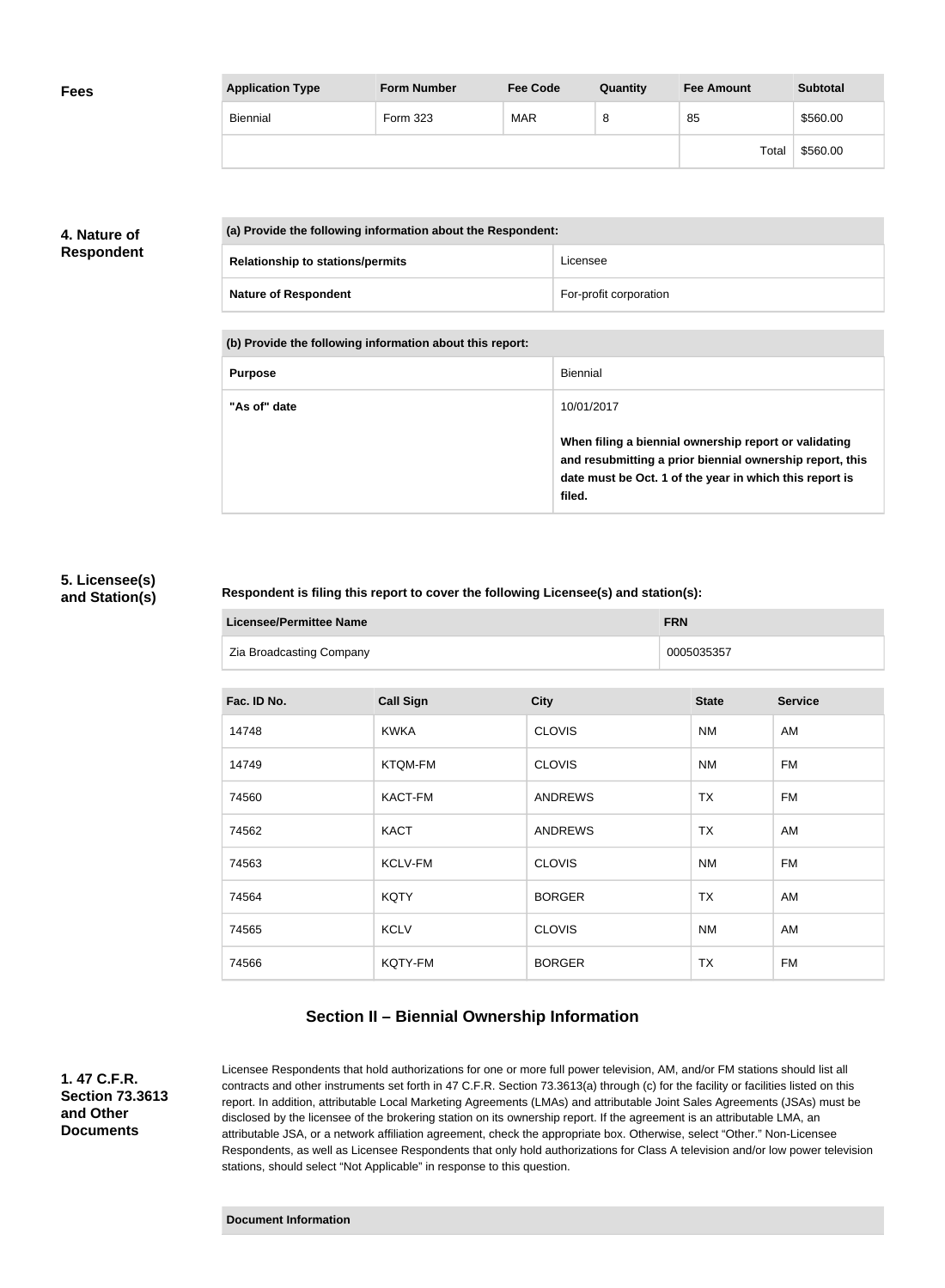| Description of contract or instrument           | Articles of Incorporation                                 |
|-------------------------------------------------|-----------------------------------------------------------|
| Parties to contract or instrument               | State of New Mexico                                       |
| Date of execution                               | 02/1971                                                   |
| Date of expiration                              | No expiration date                                        |
| <b>Agreement type</b><br>(check all that apply) | Other<br><b>Agreement Type: Articles of Incorporation</b> |

| Document Information |  |
|----------------------|--|
|----------------------|--|

| Description of contract or instrument           | <b>Bylaws</b>                          |
|-------------------------------------------------|----------------------------------------|
| Parties to contract or instrument               | Internal                               |
| Date of execution                               | 02/1971                                |
| Date of expiration                              | No expiration date                     |
| <b>Agreement type</b><br>(check all that apply) | Other<br><b>Agreement Type: Bylaws</b> |

#### **2. Ownership Interests**

**(a)** Ownership Interests. This Question requires Respondents to enter detailed information about ownership interests by generating a series of subforms. Answer each question on each subform. The first subform listing should be for the Respondent itself. If the Respondent is not a natural person, also list each of the officers, directors, stockholders, non-insulated partners, non-insulated members, and any other persons or entities with a direct attributable interest in the Respondent pursuant to the standards set forth in 47 C.F.R. Section 73.3555. (A "direct" interest is one that is not held through any intervening companies or entities.) List each interest holder with a direct attributable interest in the Respondent separately.

Leave the percentage of total assets (Equity Debt Plus) field blank for an interest holder unless that interest holder has an attributable interest in the Respondent solely on the basis of the Commission's Equity Debt Plus attribution standard, 47 C.F.R. Section 73.3555, Note 2(i).

In the case of vertical or indirect ownership structures, list only those interests in the Respondent that also represent an attributable interest in the Licensee(s) for which the report is being submitted.

Entities that are part of an organizational structure that includes holding companies or other forms of indirect ownership must file separate ownership reports. In such a structure do not report, or file a separate report for, any interest holder that does not have an attributable interest in the Licensee(s) for which the report is being submitted.

Please see the Instructions for further detail concerning interests that must be reported in response to this question.

The Respondent must provide an FCC Registration Number for each interest holder reported in response to this question. Please see the Instructions for detailed information and guidance concerning this requirement.

| 0005035357<br>Zia Broadcasting Company<br>PO Box<br>1907<br>Street 1<br><b>Street 2</b><br>Clovis<br><b>City</b><br>State ("NA" if non-U.S.<br><b>NM</b><br>address)<br><b>Zip/Postal Code</b><br>88102<br><b>United States</b><br>Country (if non-U.S.<br>address) |                    |  |  |
|---------------------------------------------------------------------------------------------------------------------------------------------------------------------------------------------------------------------------------------------------------------------|--------------------|--|--|
|                                                                                                                                                                                                                                                                     | <b>FRN</b>         |  |  |
|                                                                                                                                                                                                                                                                     | <b>Entity Name</b> |  |  |
|                                                                                                                                                                                                                                                                     | <b>Address</b>     |  |  |
|                                                                                                                                                                                                                                                                     |                    |  |  |
|                                                                                                                                                                                                                                                                     |                    |  |  |
|                                                                                                                                                                                                                                                                     |                    |  |  |
|                                                                                                                                                                                                                                                                     |                    |  |  |
|                                                                                                                                                                                                                                                                     |                    |  |  |
|                                                                                                                                                                                                                                                                     |                    |  |  |

#### **Ownership Information**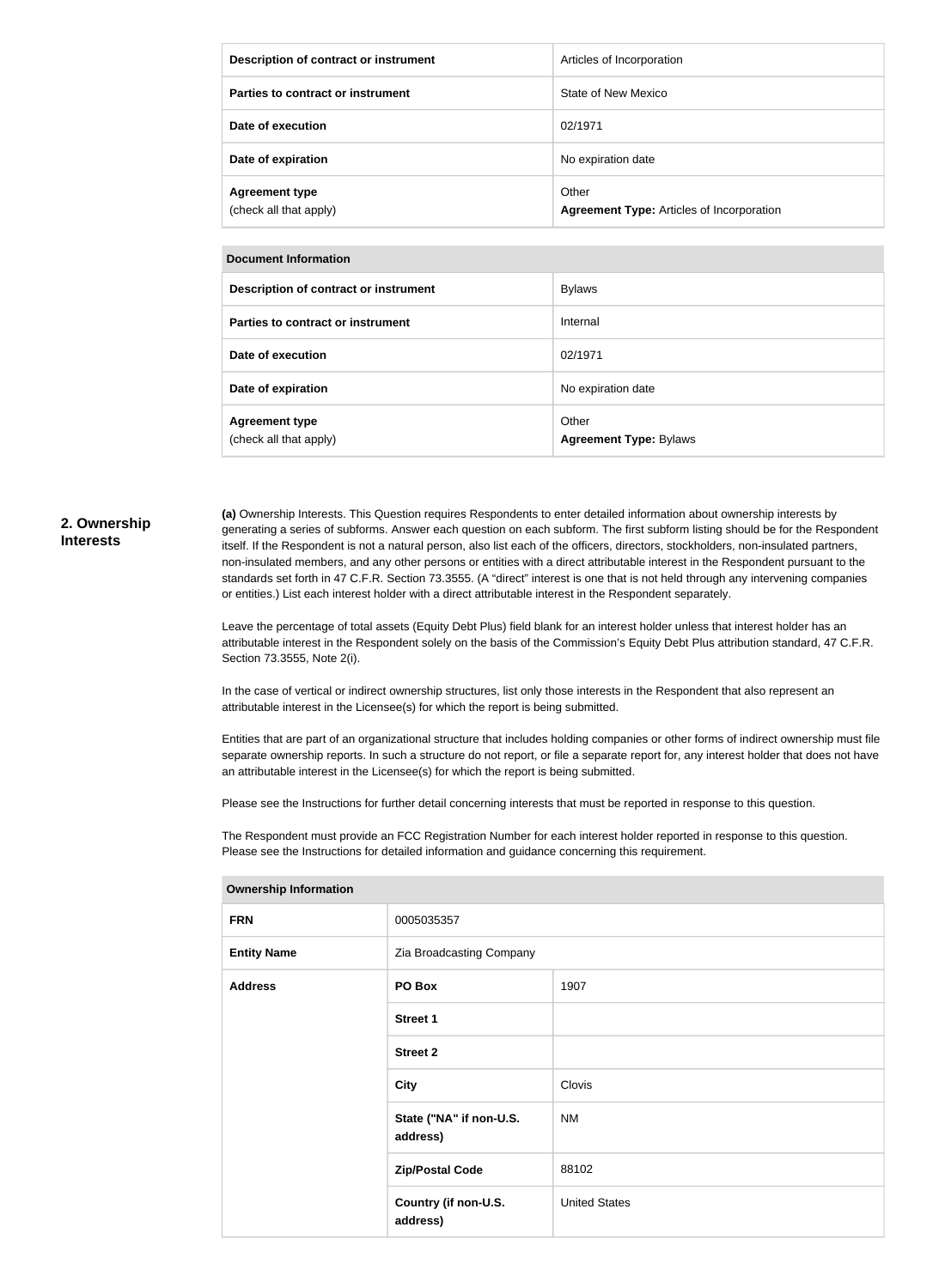| <b>Listing Type</b>                                                                                                        | Respondent                                              |         |                             |
|----------------------------------------------------------------------------------------------------------------------------|---------------------------------------------------------|---------|-----------------------------|
| <b>Positional Interests</b><br>(check all that apply)                                                                      | Respondent                                              |         |                             |
| <b>Tribal Nation or Tribal</b><br><b>Entity</b>                                                                            | Interest holder is not a Tribal nation or Tribal entity |         |                             |
| <b>Interest Percentages</b><br>(enter percentage values<br>from 0.0 to 100.0)                                              | <b>Voting</b>                                           | $0.0\%$ | <b>Jointly Held?</b><br>No. |
|                                                                                                                            | <b>Equity</b>                                           | $0.0\%$ |                             |
|                                                                                                                            | <b>Total assets (Equity Debt</b><br>Plus)               | $0.0\%$ |                             |
| Does interest holder have an attributable interest in one or more broadcast stations<br>that do not appear on this report? |                                                         |         | No.                         |

| <b>Ownership Information</b>                                                         |                                                         |                      |                            |
|--------------------------------------------------------------------------------------|---------------------------------------------------------|----------------------|----------------------------|
| <b>FRN</b>                                                                           | 0019582170                                              |                      |                            |
| <b>Entity Name</b>                                                                   | Allsup's, Inc.                                          |                      |                            |
| <b>Address</b>                                                                       | PO Box                                                  | 1907                 |                            |
|                                                                                      | <b>Street 1</b>                                         |                      |                            |
|                                                                                      | <b>Street 2</b>                                         |                      |                            |
|                                                                                      | <b>City</b>                                             | Clovis               |                            |
|                                                                                      | State ("NA" if non-U.S.<br>address)                     | <b>NM</b>            |                            |
|                                                                                      | <b>Zip/Postal Code</b>                                  | 88102                |                            |
|                                                                                      | Country (if non-U.S.<br>address)                        | <b>United States</b> |                            |
| <b>Listing Type</b>                                                                  | Other Interest Holder                                   |                      |                            |
| <b>Positional Interests</b><br>(check all that apply)                                | Owner, Stockholder                                      |                      |                            |
| <b>Tribal Nation or Tribal</b><br><b>Entity</b>                                      | Interest holder is not a Tribal nation or Tribal entity |                      |                            |
| <b>Interest Percentages</b><br>(enter percentage values                              | Voting                                                  | 100.0%               | <b>Jointly Held?</b><br>No |
| from 0.0 to 100.0)                                                                   | <b>Equity</b>                                           | 100.0%               |                            |
|                                                                                      | <b>Total assets (Equity Debt</b><br>Plus)               |                      |                            |
| Does interest holder have an attributable interest in one or more broadcast stations |                                                         |                      | No                         |

| <b>Ownership Information</b> |                  |  |  |
|------------------------------|------------------|--|--|
| <b>FRN</b>                   | 0019582204       |  |  |
| <b>Name</b>                  | Lonnie D. Allsup |  |  |
| <b>Address</b>               | PO Box           |  |  |
|                              | <b>Street 1</b>  |  |  |

**that do not appear on this report?**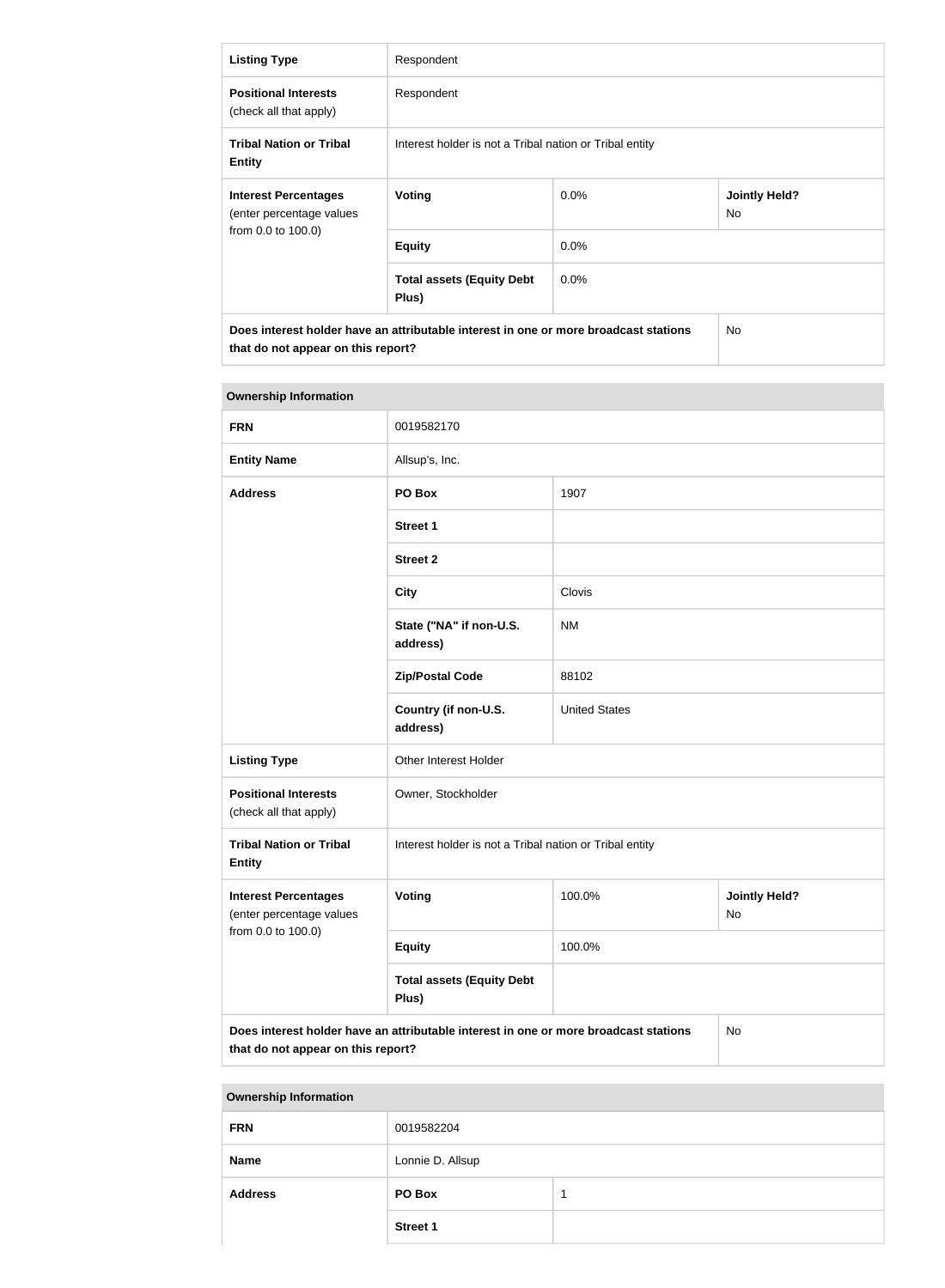|                                                           | <b>Street 2</b>                                                                      |                        |                            |
|-----------------------------------------------------------|--------------------------------------------------------------------------------------|------------------------|----------------------------|
|                                                           | <b>City</b>                                                                          | Clovis                 |                            |
|                                                           | State ("NA" if non-U.S.<br>address)                                                  | <b>NM</b>              |                            |
|                                                           | <b>Zip/Postal Code</b>                                                               | 88192-1907             |                            |
|                                                           | Country (if non-U.S.<br>address)                                                     | <b>United States</b>   |                            |
| <b>Listing Type</b>                                       | Other Interest Holder                                                                |                        |                            |
| <b>Positional Interests</b><br>(check all that apply)     | Officer, Director                                                                    |                        |                            |
| Citizenship, Gender,                                      | <b>Citizenship</b>                                                                   | <b>US</b>              |                            |
| <b>Ethnicity, and Race</b><br><b>Information (Natural</b> | Gender                                                                               | Male                   |                            |
| Persons Only)                                             | <b>Ethnicity</b>                                                                     | Not Hispanic or Latino |                            |
|                                                           | Race                                                                                 | White                  |                            |
| <b>Interest Percentages</b><br>(enter percentage values   | Voting                                                                               | 0.0%                   | <b>Jointly Held?</b><br>No |
| from 0.0 to 100.0)                                        | <b>Equity</b>                                                                        | 0.0%                   |                            |
|                                                           | <b>Total assets (Equity Debt</b><br>Plus)                                            |                        |                            |
| that do not appear on this report?                        | Does interest holder have an attributable interest in one or more broadcast stations |                        | No                         |

| <b>Ownership Information</b>                                                      |                                     |                        |  |
|-----------------------------------------------------------------------------------|-------------------------------------|------------------------|--|
| <b>FRN</b>                                                                        | 0019582253                          |                        |  |
| <b>Name</b>                                                                       | Barbara J. Allsup                   |                        |  |
| <b>Address</b>                                                                    | PO Box                              | 1907                   |  |
|                                                                                   | <b>Street 1</b>                     |                        |  |
|                                                                                   | <b>Street 2</b>                     |                        |  |
|                                                                                   | <b>City</b>                         | Clovis                 |  |
|                                                                                   | State ("NA" if non-U.S.<br>address) | <b>NM</b>              |  |
|                                                                                   | <b>Zip/Postal Code</b>              | 88102-1907             |  |
|                                                                                   | Country (if non-U.S.<br>address)    | <b>United States</b>   |  |
| <b>Listing Type</b>                                                               | Other Interest Holder               |                        |  |
| <b>Positional Interests</b><br>(check all that apply)                             | Officer, Director                   |                        |  |
| Citizenship, Gender,<br><b>Ethnicity, and Race</b><br><b>Information (Natural</b> | <b>Citizenship</b>                  | <b>US</b>              |  |
|                                                                                   | Gender                              | Female                 |  |
| <b>Persons Only)</b>                                                              | <b>Ethnicity</b>                    | Not Hispanic or Latino |  |

**Race** White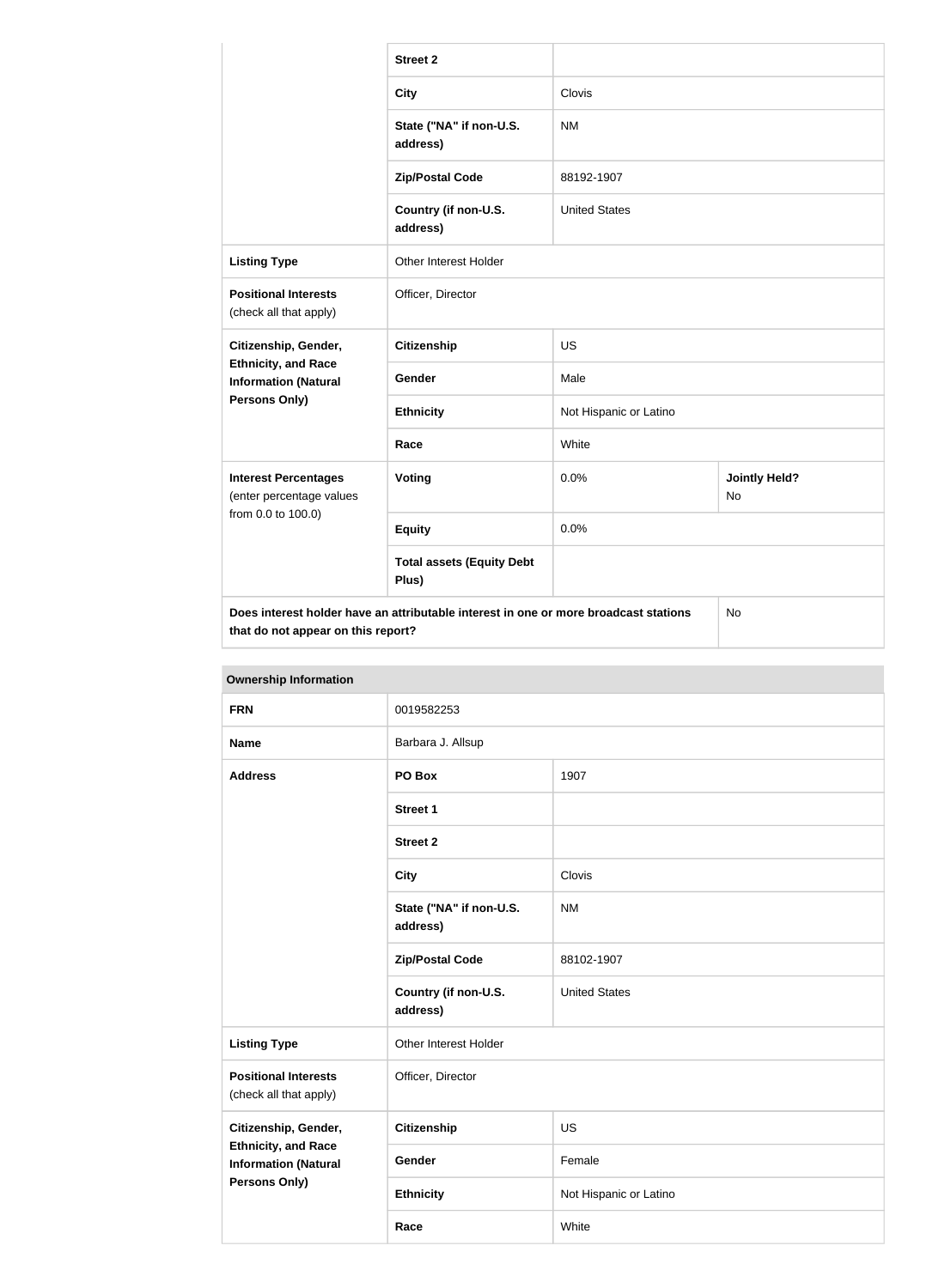| <b>Interest Percentages</b><br>(enter percentage values                                                                                                                                              | Voting                                    | $0.0\%$ | <b>Jointly Held?</b><br>No. |
|------------------------------------------------------------------------------------------------------------------------------------------------------------------------------------------------------|-------------------------------------------|---------|-----------------------------|
| from 0.0 to 100.0)                                                                                                                                                                                   | <b>Equity</b>                             | $0.0\%$ |                             |
|                                                                                                                                                                                                      | <b>Total assets (Equity Debt</b><br>Plus) |         |                             |
| Does interest holder have an attributable interest in one or more broadcast stations<br>that do not appear on this report?                                                                           |                                           |         | N <sub>o</sub>              |
| (b) Respondent certifies that any interests, including equity, financial, or voting<br>interests, not reported in this filing are non-attributable.<br>If "No," submit as an exhibit an explanation. |                                           |         | Yes                         |

| (c) Does the Respondent or any reported interest holder<br>hold an attributable interest in any newspaper entities in<br>the same market as any station for which this report is<br>filed, as defined in 47 C.F.R. Section 73.3555?                                                                                                                                                                                                                                                                                                                                                                                                              | No. |
|--------------------------------------------------------------------------------------------------------------------------------------------------------------------------------------------------------------------------------------------------------------------------------------------------------------------------------------------------------------------------------------------------------------------------------------------------------------------------------------------------------------------------------------------------------------------------------------------------------------------------------------------------|-----|
| If "Yes," provide information describing the interest(s), using<br>EITHER the subform OR the spreadsheet option below.<br>Respondents with a large number (50 or more) of entries to<br>submit should use the spreadsheet option.                                                                                                                                                                                                                                                                                                                                                                                                                |     |
| NOTE: Spreadsheets must be submitted in a special XML<br>Spreadsheet format with the appropriate structure that is<br>specified in the documentation. For instructions on how to<br>use the spreadsheet option to complete this question<br>(including templates to start with), please Click Here.                                                                                                                                                                                                                                                                                                                                              |     |
| If using the subform, leave the percentage of total assets<br>(Equity Debt Plus) field blank for an interest holder unless<br>that interest holder has an attributable interest in the<br>newspaper entity solely on the basis of the Commission's<br>Equity Debt Plus attribution standard, 47 C.F.R. Section<br>73.3555, Note 2(i). If using an XML Spreadsheet, enter "NA"<br>into the percentage of total assets (Equity Debt Plus) field<br>for an interest holder unless that interest holder has an<br>attributable interest in the newspaper entity solely on the<br>basis of the Commission's Equity Debt Plus attribution<br>standard. |     |
| The Respondent must provide an FCC Registration Number<br>for each interest holder reported in response to this<br>question. Please see the Instructions for detailed information<br>and guidance concerning this requirement.                                                                                                                                                                                                                                                                                                                                                                                                                   |     |

**(d) Are any of the individuals listed as an attributable interest holder in the Respondent married to each other or related to each other as parentchild or as siblings?** Yes

If "Yes," provide the following information for each such the relationship.

#### **Family Relationships**

| <b>FRN</b>   | 0019582204 | <b>Name</b> | Lonnie D Allsup  |
|--------------|------------|-------------|------------------|
| <b>FRN</b>   | 0019582253 | <b>Name</b> | Barbara J Allsup |
| Relationship | Spouses    |             |                  |